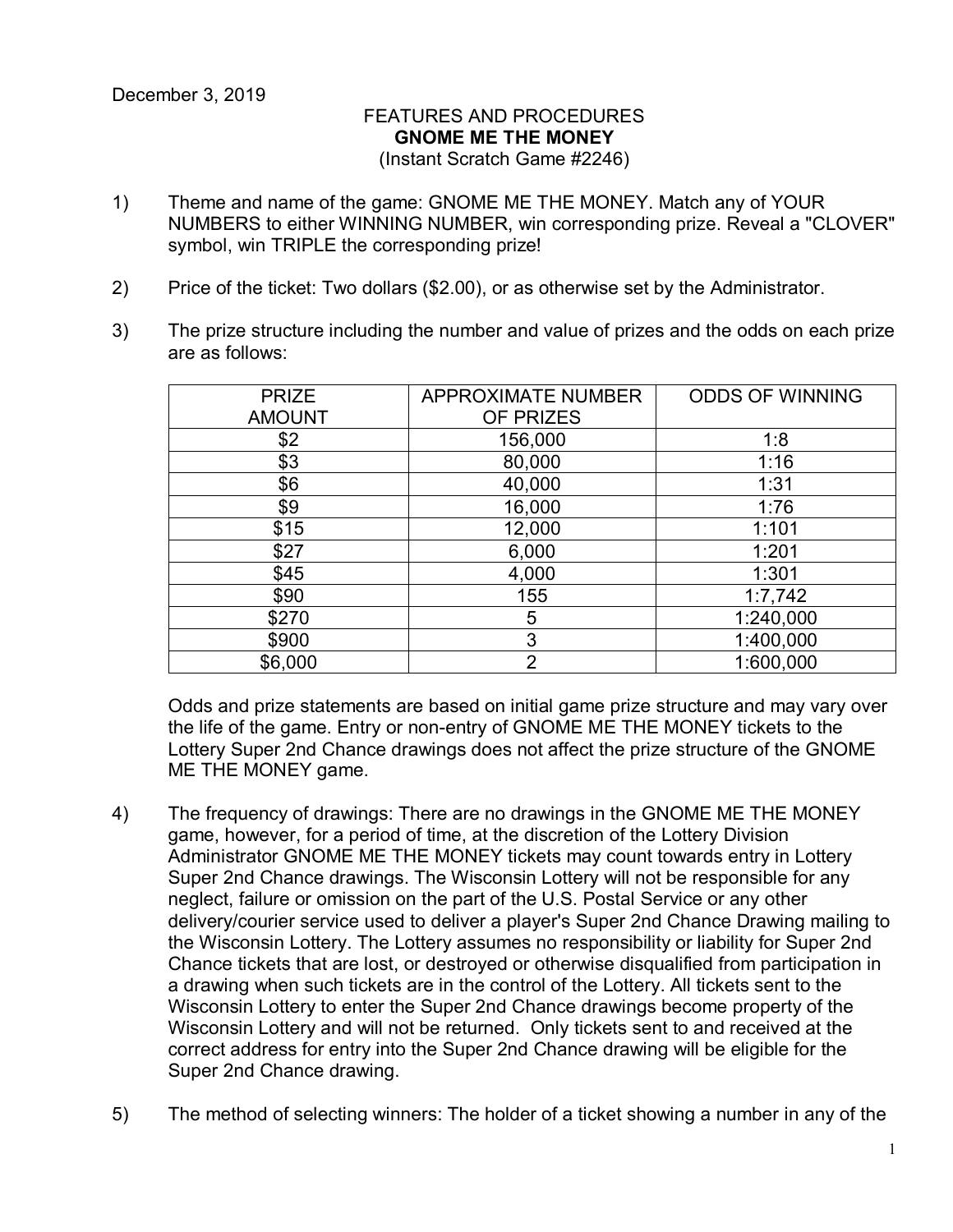ten (10) uncovered YOUR NUMBERS play spots that matches one (1) of the two (2) numbers in the uncovered WINNING NUMBERS play area shall win the corresponding prize amount shown for that same matching YOUR NUMBERS play spot. The holder of a ticket showing a "CLOVER" play symbol in any of the ten (10) uncovered YOUR NUMBERS play spots shall win three (3) TIMES the corresponding prize amount automatically regardless of the numbers in the WINNING NUMBERS play area.

- 6) The method of making payment to winners:
	- A. Submission of the original ticket (not a copy), as provided below, shall be the sole method of claiming a prize.
	- B. Payment of prizes under six hundred dollars (\$600) may be made by presenting the ticket for validation and payment to any Wisconsin Lottery retailer by the claim deadline under 6(G).
	- C. The original winning ticket must be signed by a single human being. For-profit and non-profit entities, trusts, and other non-human beings are not eligible to play or claim a prize in this game. Payment of any prize totaling five hundred thousand, nine hundred ninety-nine dollars (\$500,999) or less may be made by either 1) signing the back of the original winning ticket, completing a Lottery claim form and presenting it in person to any Lottery office for validation and payment by the claim deadline under section 6(G), or 2) by signing the back of the original winning ticket, completing a Lottery claim form and mailing it for validation and payment to Lottery Headquarters in Madison. If claiming a prize by mail, the original winning ticket and Lottery claim form must be mailed to Lottery Headquarters in Madison in a properly addressed envelope with the postage duly prepaid by the claim deadline under section 6(G). Payment of any prize totaling five hundred and one thousand dollars (\$501,000) or more must be made by signing the back of the original winning ticket, completing a Lottery claim form and presenting it in person to the Lottery Headquarters in Madison for validation and payment by the claim deadline under section 6(G). Personal appearance may be waived at the Lottery Division Administrator's sole discretion.
	- D. Tickets are void if stolen, unissued, mutilated, altered, counterfeit, or otherwise fail validation tests. The Lottery at its sole discretion reserves the right to pay any mutilated ticket based upon the facts and circumstances of the particular claim. Such action by the Lottery is final and non-reviewable.
	- E. Tickets are void if misprinted. "Misprinted" means any mistake or difference from the original ticket or game specifications of any kind in the printing, manufacturing, packaging or other processing related to the production or distribution of the ticket caused by the raw materials, processes or handling of the ticket until its ultimate sale to the consumer/player. "Misprinted" includes but is not limited to the tickets being unreadable, misregistered, defective, or multiply printed. Also, "misprinted" includes errors in the computer software, computer hardware, code or programming of the game regardless of whether the errors were imbedded or caused by human action relating to any of the matters mentioned in this paragraph. The Lottery at its sole discretion reserves the right